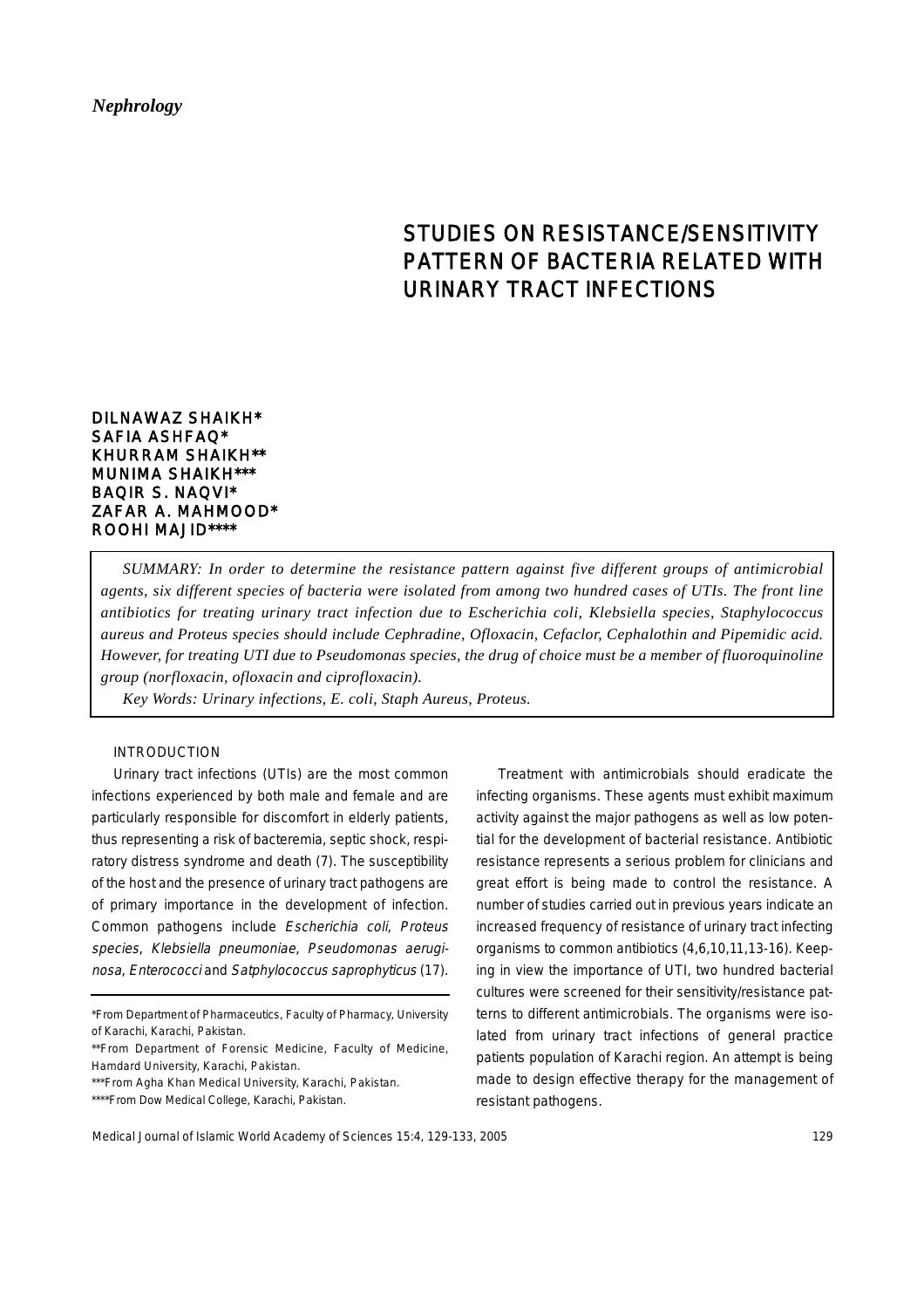# NAQVI, MAHMOOD, MAJID

## MATERIALS AND METHODS

Sensitivity medium: Muller Hinton Agar (12). Medium for inoculation: Muller-Hinton Broth (12).

#### **MacFarland turbiditiy standard (12)**

Preparation of MacFarland turbidity standard: 0.5 ml of 0.048 M barium chloride was added to 99.5 ml of 0.36 N sulfuric acid. 5 ml of it was aliquoted into screw-capped tubes of same size which were used in the procedure. The standard was stored in dark, at room temperature and was vortexed prior to use.

### **Assay plates**

Flat bottom petri dishes with internal diameter of 150 mm were used in the procedure. Bottles containing MHA were allowed to equilibrate to 50ºC in a water bath. The medium was poured into sterile petri dishes on a level surface to a depth of 4 mm and allowed to harden. The pH of the medium was adjusted to 7.2. The medium was allowed to dry for 15-30 minutes before use or stored at 4ºC.

#### **Sterile swabs**

Sterile swabs available commercially were used for the inoculation of the organisms into the petri dishes.

#### **Preparation of inoculum**

Portions of each of four or five well isolated colonies of same morphological type were touched with a sterile wire loop, suspended into tubes containing 5 ml of MHB. The medium was then incubated at 35ºC for 2-8 hours until the turbidity reached or exceeded that of 0.5 MacFarland standard (already prepared). If the suspension was exceeded, it was diluted with broth it was visually comparable to the 0.5 MacFarland standard.

| <b>Antimicrobials</b>                          | <b>Disc Content</b> | <b>Resistant</b> | Intermediate | <b>Susceptible</b> |
|------------------------------------------------|---------------------|------------------|--------------|--------------------|
| <b>Cephalosporin Group</b>                     |                     |                  |              |                    |
| Cephalothin                                    | 30ug                | < 14             | $15 - 17$    | $>18$              |
| Cefaclor                                       | 30 <sub>u</sub> g   | < 14             | $15-17$      | $>18$              |
| Cephradine                                     | 30ug                | < 14             | $15 - 17$    | $>18$              |
| Cefuroxime (Na)                                | 30ug                | < 14             | $15 - 22$    | $>23$              |
| Cefixime                                       | 05ug                | < 15             | $16 - 18$    | $>19$              |
| <b>Quinolone Group</b>                         |                     |                  |              |                    |
| Nalidixic acid                                 | 30ug                | < 13             | 14-18        | >19                |
| Pipemidic acid                                 | 50ug                | < 11             | $15 - 22$    | $>23$              |
| <b>Fluoroquinolone Group</b>                   |                     |                  |              |                    |
| Norfloxacin                                    | 10 <sub>ug</sub>    | < 12             | $13 - 16$    | $>17$              |
| Ofloxacin                                      | 05ug                | < 12             | $13 - 15$    | $>16$              |
| Ciprofloxacin                                  | 05ug                | < 15             | $16 - 20$    | $>21$              |
| <b>Semisynthetic Penicillin</b>                |                     |                  |              |                    |
| Ampicillin                                     |                     |                  |              |                    |
| 1. when testing Gram negative enteric organism | 10ug                | < 13             | 14-16        | $>17$              |
| 2. when testing Staphylococci                  | 10 <sub>ug</sub>    | $28$             |              | $>29$              |
| Amoxycillin                                    | 10 <sub>ug</sub>    | < 13             | 14-16        | >17                |
| <b>Combined Therapy</b>                        |                     |                  |              |                    |
| Amoxycillin plus Clavulanic acid               |                     |                  |              |                    |
| 1. when testing Staphylococci                  | 20/10ug             | < 19             | Ξ.           | $>20$              |
| 2. when testing other organisms                | 20/10ug             | < 13             | $14 - 17$    | $>18$              |
| Co-trimoxazole:                                |                     |                  |              |                    |
| Trimethoprim plus Sulfamethaxazole             | 1.25/23.75ug        | <10              | $11 - 15$    | $>16$              |

Table 1: Zone diameter interpretive standard of antimicrobial agents used in the study.

130 Medical Journal of Islamic World Academy of Sciences 15:4, 129-133, 2005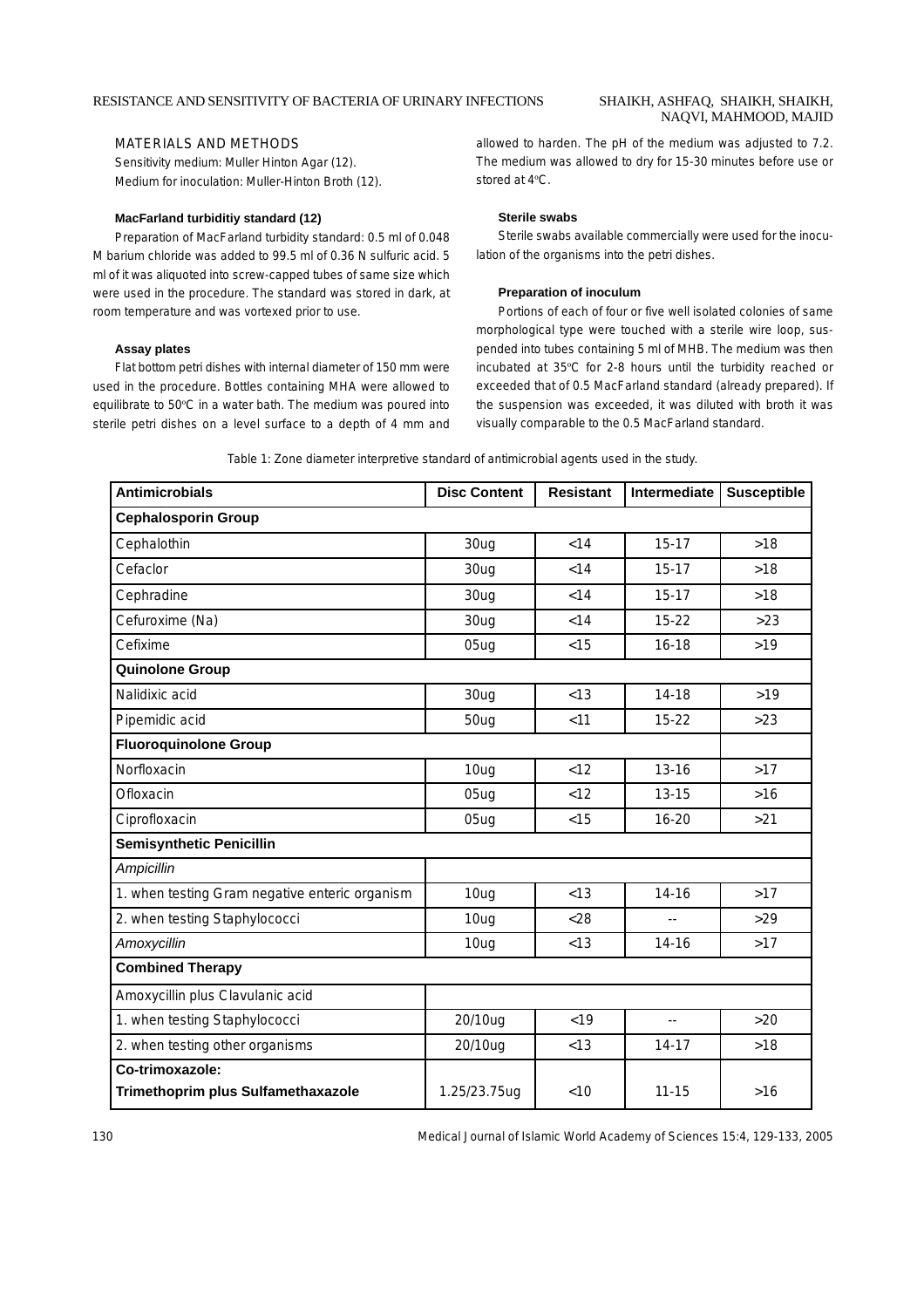## NAQVI, MAHMOOD, MAJID

|                            |                                       | Name and total percentage of organism |    |             |    |             |    |                |              |             |    |           |        |
|----------------------------|---------------------------------------|---------------------------------------|----|-------------|----|-------------|----|----------------|--------------|-------------|----|-----------|--------|
|                            |                                       | Escherichia                           |    | Klebsiellla |    | Pseudomonas |    | Staphylococcus |              |             |    | Serratia  |        |
| S.<br>Antimicrobial agents |                                       | coli                                  |    | sp.         |    | aeruginosa  |    | aureus         |              | Proteus sp. |    | marceaces |        |
|                            |                                       | (52%)                                 |    | (29%)       |    | (7%)        |    | (7%)           |              | (4%)        |    | (1%)      |        |
|                            |                                       | S                                     | R  | S           | R  | S           | R  | S              | $\mathsf{R}$ | S           | R  | S         | R      |
| 01                         | Amicolox, Ampicillin /<br>Cloxacillin | 25                                    | 27 | 08          | 21 | 02          | 05 | 07             | 00           | 03          | 01 | 01        | $00\,$ |
| 02                         | Norfloxacin                           | 44                                    | 08 | 26          | 03 | 05          | 02 | 07             | 00           | 04          | 00 | 01        | $00\,$ |
| 03                         | Cephradine                            | 48                                    | 04 | 23          | 06 | 02          | 05 | 07             | 00           | 04          | 00 | 00        | 01     |
| 04                         | Ofloxacin                             | 46                                    | 06 | 28          | 01 | 05          | 02 | 07             | 00           | 04          | 00 | 01        | 00     |
| 05                         | Cefuroxime (Na)                       | 43                                    | 09 | 26          | 03 | 01          | 06 | 07             | $00\,$       | 04          | 00 | 01        | $00\,$ |
| 06                         | Amoxycillin/<br>Clavulanic acid       | 46                                    | 06 | 23          | 06 | 02          | 05 | 07             | $00\,$       | 04          | 00 | 01        | $00\,$ |
| 07                         | Ciprofloxacin                         | 43                                    | 09 | 26          | 03 | 06          | 01 | 07             | 00           | 04          | 00 | 01        | 00     |
| 08                         | Ampicillin                            | 21                                    | 31 | 06          | 23 | 02          | 05 | 07             | 00           | 03          | 01 | 01        | $00\,$ |
| 09                         | Nalidixic acid                        | 38                                    | 14 | 24          | 05 | 02          | 05 | 07             | 00           | 04          | 00 | 01        | 00     |
| 10                         | Cefaclor                              | 44                                    | 08 | 23          | 06 | 02          | 05 | 07             | 00           | 04          | 00 | 00        | 01     |
| 11                         | Amoxycillin                           | 24                                    | 28 | 07          | 22 | 02          | 05 | 07             | 00           | 03          | 01 | 00        | 01     |
| 12                         | Cefspan                               |                                       | ä, |             |    |             |    |                |              |             | ä, |           |        |
| 13                         | Cephalothin                           | 42                                    | 10 | 20          | 09 | 01          | 06 | 07             | 00           | 03          | 01 | 00        | 01     |
| 14                         | Pipemidic acid                        | 40                                    | 12 | 26          | 03 | 06          | 01 | 07             | $00\,$       | 04          | 00 | 01        | $00\,$ |
| 15                         | Co-trimoxazole                        | 13                                    | 39 | 16          | 13 | 02          | 05 | 04             | 03           | 03          | 01 | 01        | 00     |

Table 2: Antibiotic susceptibility of the organisms isolated from urinary tract infections.

#### **Inoculation of MHA plates**

A sterile swab was dipped into the broth suspension of the organisms within 15 minutes of standardization. Excess inoculum was removed by rotating the swab several times against the wall of the tube above the fluid level. The entire surface of an MHA plate was then streaked evenly in three/two directions approximately 60 degrees from each other.

#### **Quinolones**

In the present study pipemidic acid was found more effective than nalidixic acid. The resistance observed by pipemidic acid was 23% due to E. coli, 10.3% due to Klebsiella and 14.2% due to Pseudomonas aeruginosa. While the resistance of nalidixic acid was 26.9% due to E. coli, 17.2% due to Klebsiella, and 71.4% due to Pseudomonas aeruginosa.

#### **Fluoroquinolone group**

The member of this group behaved more or less in a similar pattern and were found highly effective against all the species isolated from UTI. However, Ofloxacin had an edge over other fluoroquinoloness against E. coli.

#### **Semisynthetic penicillins**

The Gram positive pathogens were found sensitive to both ampicillin and amoxycillin while the Gram negative pathogens were most found resistant. The result of the present study indicated E. coli, resistance to ampicillin as 59% and to amoxycillin as 53.8%. Similarly Klebsiella which are second major isolates exhibited even higher resistance than E. coli (ampicillin 79.3% and amoxycillin 75.8%). Similar results were noted with Pseudomonas aeruginosa (ampicillin 71.4% and amoxycillin 71.4%). However, the Gram positive isolates i.e. Staphylococcus aureus and Proteus sp. were sensitive to both ampicillin and amoxycillin. As far as Gram negative pathogens are concerned the present study indicated that 52% of E. coli was resistant to ampicillin.

## **Combined therapy**

In the present study three combinations of antimicrobial were included which are frequently used by general practitioner.

Trimethoprim/sulfamethoxazole (co-trimoxazole): Except Serratia marcescens, all pathogens indicated moderate to high degree of resistance against this combination.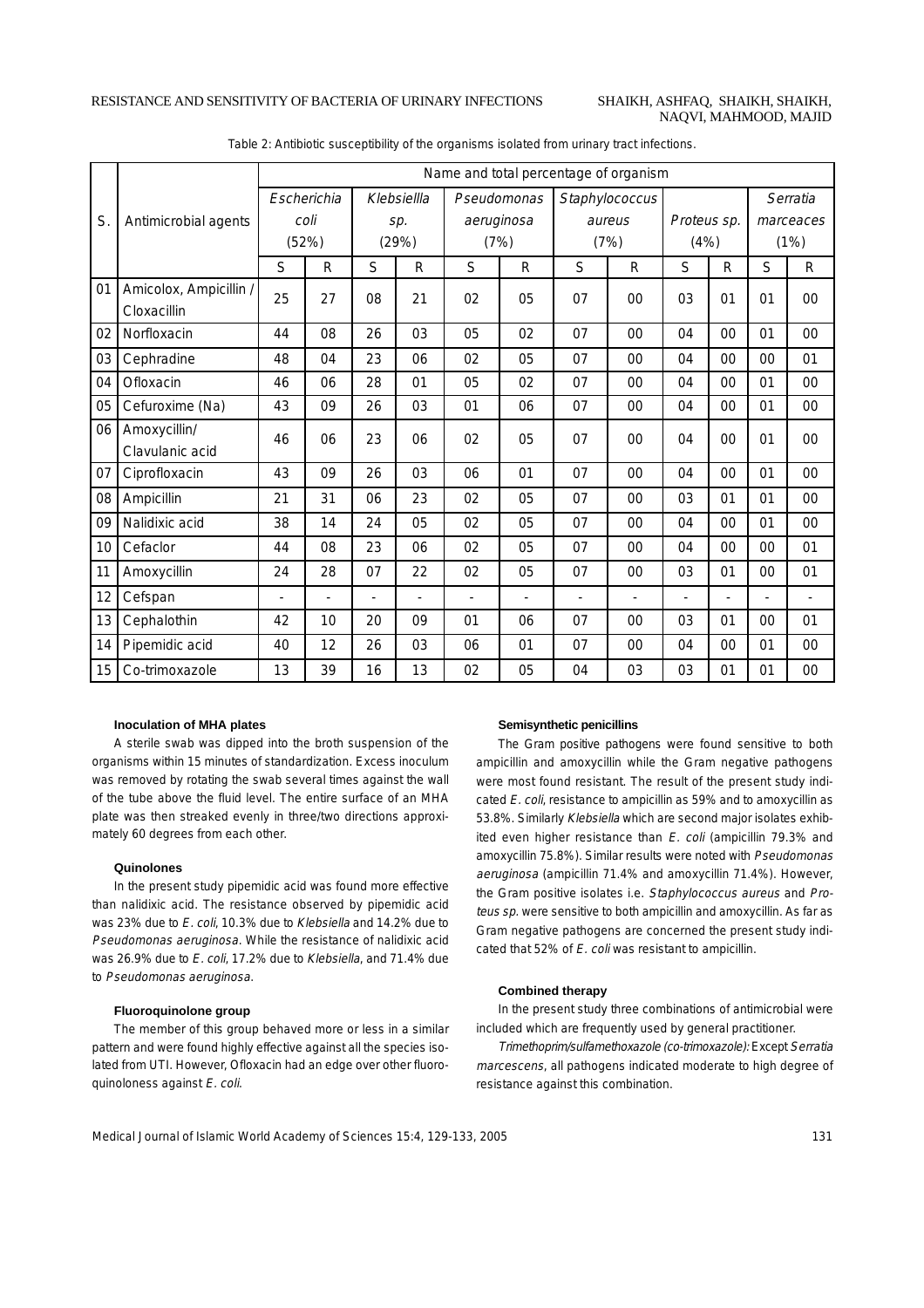### RESISTANCE AND SENSITIVITY OF BACTERIA OF URINARY INFECTIONS SHAIKH, ASHFAQ, SHAIKH, SHAIKH,

## NAQVI, MAHMOOD, MAJID

|                              | Escherichia | Klebsiella | Pseudomonas | Staphylococ- | Proteus | Serratia  |  |  |  |
|------------------------------|-------------|------------|-------------|--------------|---------|-----------|--|--|--|
|                              | coli        | sp.        | Aeruginosa  | cus aureus   | sp.     | marcences |  |  |  |
| <b>Cephalosporins</b>        |             |            |             |              |         |           |  |  |  |
| Cephalothin                  | 19.20       | 31.00      | 85.70       | 00.00        | 25.00   | 100.00    |  |  |  |
| Cefaclor                     | 15.30       | 20.60      | 71.40       | 00.00        | 00.00   | 100.00    |  |  |  |
| Cephradine                   | 07.60       | 20.60      | 71.40       | 00.00        | 00.00   | 100.00    |  |  |  |
| Cefuroxime (Na)              | 17.30       | 10.30      | 85.70       | 00.00        | 00.00   | 00.00     |  |  |  |
| Cefixime                     | 30.70       | 24.10      | 85.70       | 85.70        | 00.00   | 00.00     |  |  |  |
| Quinolones                   |             |            |             |              |         |           |  |  |  |
| Nalidixic acid               | 26.90       | 17.20      | 71.40       | 00.00        | 00.00   | 00.00     |  |  |  |
| Pipemidic acid               | 23.00       | 10.30      | 14.20       | 00.00        | 00.00   | 00.00     |  |  |  |
| <b>Fluoroquinolones</b>      |             |            |             |              |         |           |  |  |  |
| Norfloxacin                  | 15.30       | 10.30      | 28.50       | 00.00        | 00.00   | 00.00     |  |  |  |
| Ofloxacin                    | 11.50       | 03.40      | 28.50       | 00.00        | 00.00   | 00.00     |  |  |  |
| Ciprofloxacin                | 17.30       | 10.30      | 14.20       | 00.00        | 00.00   | 00.00     |  |  |  |
| Penicillins (semi-synthetic) |             |            |             |              |         |           |  |  |  |
| Ampicillin                   | 59.00       | 79.30      | 71.40       | 00.00        | 25.00   | 00.00     |  |  |  |
| Amoxycillin                  | 53.80       | 75.80      | 71.40       | 00.00        | 25.00   | 100.00    |  |  |  |
| <b>Combined Therapy</b>      |             |            |             |              |         |           |  |  |  |
| Ampicillin/Cloxacillin       | 51.90       | 72.40      | 71.40       | 00.00        | 25.00   | 00.00     |  |  |  |
| Amoxycillin/Clavulanic acid  | 11.50       | 20.60      | 71.40       | 00.00        | 00.00   | 00.00     |  |  |  |
| Co-trimoxazole               | 75.00       | 44.80      | 71.40       | 42.00        | 25.00   | 00.00     |  |  |  |

Table 3: Percentages of resistant pattern of organisms isolated from urinary tract infections.

Ampicillin/cloxacillin: This combination seemed to be less useful for UTIs caused by Gram negative pathogens. However, the Gram positive pathogens did show 100% sensitivity.

Amoxycillin/Clavulanic acid: The efficacy of this combination seems to be much better than the other two combinations. However, this combination also did not prove its effectiveness against Pseudomonas aeruginosa (71.4% resistance).

#### **Disk placement**

The antimicrobial impregnated disks were placed with sterile forceps on to the agar surface in such a way that each disk was at least 24 mm from the other disk to avoid overlapping during incubation. The plates were then incubated at 37ºC for 18-24 hours.

#### **Results and interpretation**

At the end of incubation period, the diameter of zones of inhibition around each disk was measured with a vernier caliper on the back of the plate, with reflected light against a dark non-reflective background. The zone diameter for each antimicrobial agent was then interpreted as resistant/sensitive as given in Table 1.

#### RESULTS AND DISCUSSION

Six different Genra of bacteria, isolated in a previous study were subjected for antibiotic sensitivity determination. The percentage of various organisms isolated were Escherichia coli 52%, Klebsiella sp. 29%, Pseudomonas aeruginosa 07%, Staphylococcus aureus 07%, Proteus 04% and Serratia marcences 01%. These organisms were isolated from urinary tract infections of general practice patient populations. The antibiotic sensitivity of different organisms was carried out on diagnostic sensitivity plates (DST) by standard disk diffusion technique approved by National Committee for Clinical Laboratory Standard (12). Resistant pattern of the organisms isolated from UTIs are presented in Tables 2 and 3 respectively.

#### **Cephalosporin group**

Among Cephalosporins, Cephradine - a first generation Cephalosporin was most effective for E. coli. Only